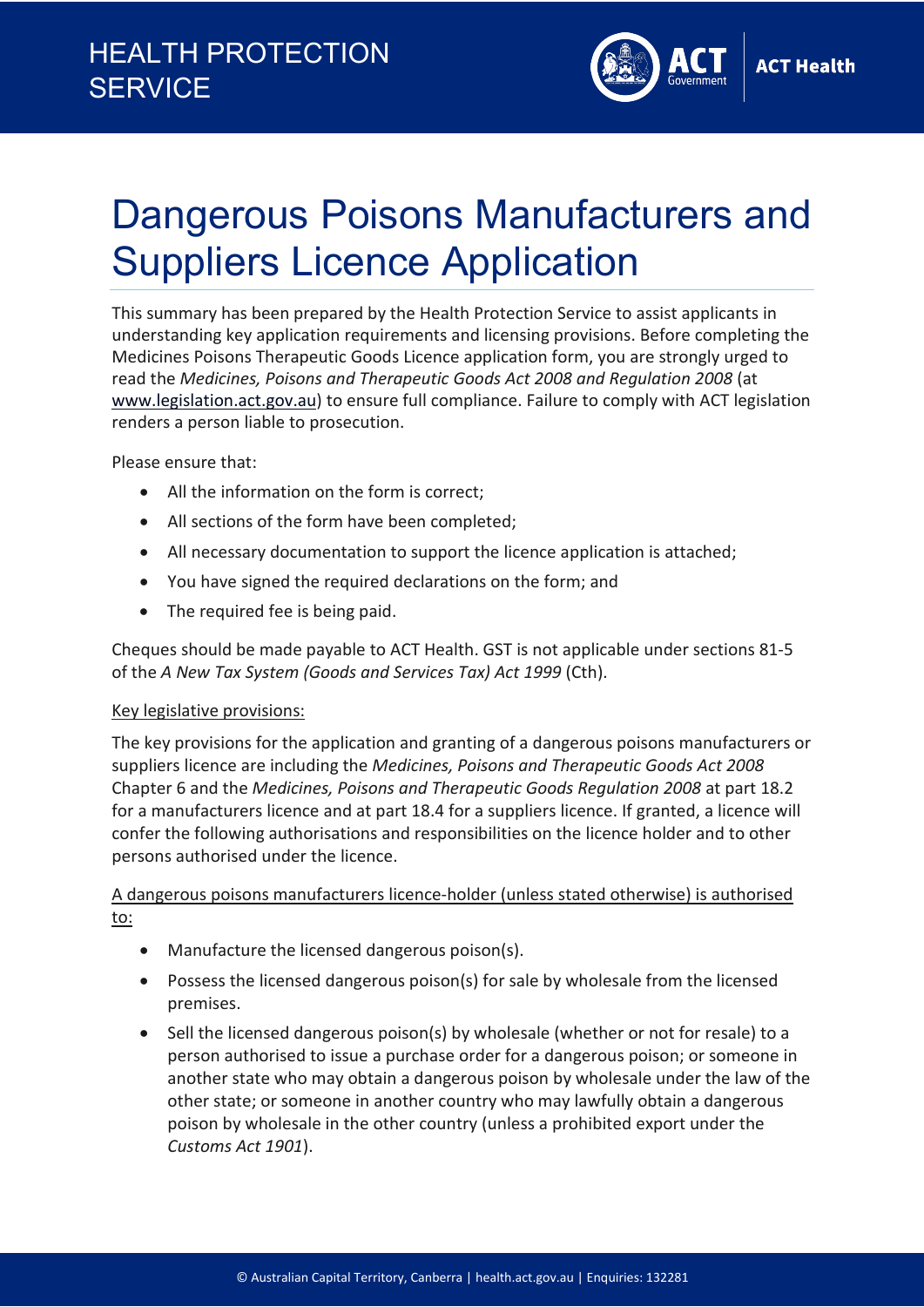

- Obtain a dangerous poison, other than a licensed dangerous poison, for manufacturing a licensed dangerous poison at the licensed premises.
- Possess a dangerous poison, other than a licensed dangerous poison, for manufacturing a licensed dangerous poisons at the licensed premises.

#### A dangerous poisons suppliers licence-holder (unless stated otherwise) is authorised to:

- Issue a purchase order for a licensed dangerous poison.
- Obtain a licensed dangerous poison on a purchase order for sale from the licensed premises.
- Possess a licensed dangerous poison for sale from the licensed premises.
- Sell a licensed dangerous poison on a purchase order to a person authorised to issue a purchase order for a dangerous poison; or someone in another state who may obtain a dangerous poison under the law of the other state; or someone in another country who may lawfully obtain a dangerous poison in the other country (unless a prohibited export under the *Customs Act 1901*).

## Authorisation conditions for dangerous poisons manufacturers and suppliers licenses:

- Dealings with a dangerous poison will be carried out under the supervision of the approved individual stated in the licence.
- A dangerous poison obtained under a manufacturers licence will be purchased on a complying purchase order; sold on a complying purchase order; and supplied/sold for a non-household (including non-household garden) purpose only.
- If a dangerous poison sold under the licence is subject to the medicines and poisons standard, appendix J, condition 3-the poison will be supplied only to a person who is allowed to use the poison under the condition.
- If the supplier does not receive a document signed by the buyer acknowledging receipt of the dangerous poison within 7 days after the day the dangerous poison is delivered-the supplier must, within 24 hours after the end of the 7-day period, tell the Chief Health Officer, in writing, of the failure to receive the document.
- The filled purchase order and the delivery acknowledgement will be kept at the supplier's business premises or, if the Chief Health Officer approves in writing another place, the place approved by the Chief Health Officer, for at least 2 years after the day of supply.
- A written record of the date of the order; the issuer's authority to issue the order; the name and business address and telephone number of the person to whom the dangerous poison is supplied; the date the order is supplied; and the form, strength and quantity of the dangerous poison supplied will be kept.
- If the dangerous poison sold under the licence is liquid containing paraquat-the poison is coloured blue or green and has an offensive smell.
- Dangerous poisons must be stored in a place where only authorised persons, and not the public, have access.